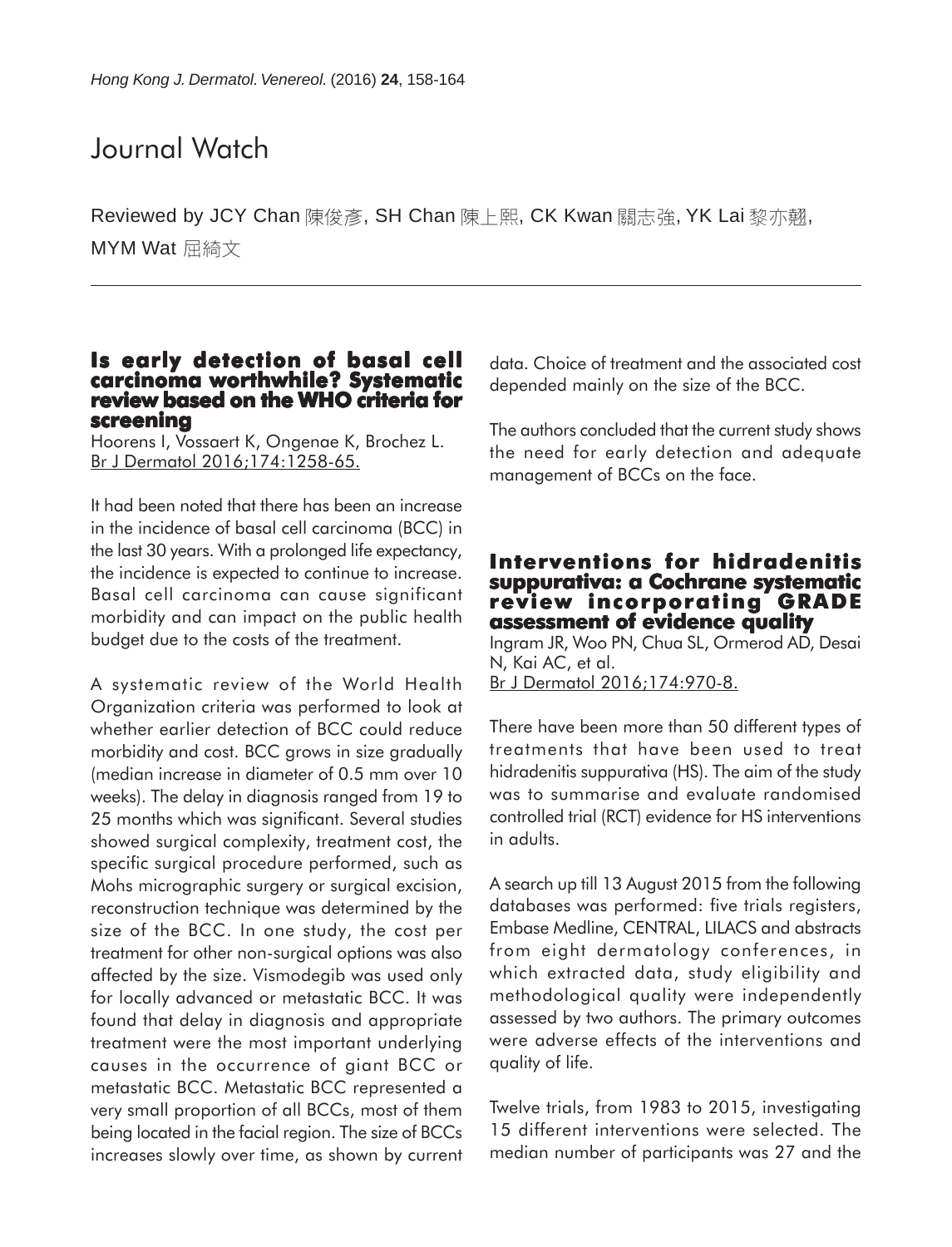median trial duration of these trials was 16 weeks. It was found that Adalimumab 40 mg weekly improved the Dermatology Life Quality Index (DLQI) by 4.0 points, being equivalent to the minimal clinically important difference for the scale, vs placebo (95% confidence interval -6.5 to -1.5 points). The quality of evidence was considered to be 'moderate' as the results were based on a single study. Adalimumab 40 mg given on alternate weeks was not effective in a metaanalysis of two studies of 124 participants. In a moderate-quality study completed by 33 of 38 participants, infliximab 5 mg/kg was shown to improve the DLQI score by 8.4 points after 8 weeks. However, Etanercept 50 mg twice weekly was ineffective. The remaining treatments, including topical and oral antibiotics, were investigated by relatively small studies, could not be recommended due to the defects of the studies. Therefore, more and larger RCTs were required to study the HS interventions. The use of a gentamicin sponge prior to primary closure did not improve the outcome.

### **The contributions of adjusted ambient ultraviolet B radiation at place of residence and other determinants to serum 25 hydroxyvitamin D concentrations**

Kelly D, Theodoratou E, Farrington SM, Fraser R, Campbell H, Dunlop MG, et al. Br J Dermatol 2016;174:1068-78.

It was known that the major source of vitamin D (vitD) for humans included solar ultraviolet B (UVB) radiation. This study investigated the ambient UVB radiation at wavelengths that induce vitD synthesis (vitD-UVB) in Scotland and the relationship with serum 25hydroxyvitamin D (25OHD).

Using the Tropospheric Emission Monitoring Internet Service database, the authors estimated the average vitD-UVB dose for each day of the year and for each postcode area in Scotland. The cumulative and weighted vitD-UVB (CW-vitD-UVB) exposure at place of residence for each recruit was then calculated and plasma 25OHD was measured in 1964 healthy recruits.

The results showed that there was significant seasonal and geographical variation in vitD-UVB. It was found that plasma 25OHD was significantly associated with ambient vitD-UVB exposure at place of residence (P<0.01). There was an average increase in 25OHD of 1 ng/mL for every 1000 kJ/m2 higher CW-vitD-UVB dose or for every 2.5 mcg of daily supplement received. In most cases, 25 OHD concentration was found to be adequate (>16 ng/mL) when CW-vitD-UVB dose was  $>6000$  kJ/m<sup>2</sup>. This level of ambient radiation could only be found during summer in Scotland.

In summary, the ambient vitD-UVB could be a useful predictor of vitD level. Measurements of vitD-UVB mapped according to season and region could be used for estimation for vitD status or provide further information in epidemiological studies.

# **Clinical significance of serum soluble CD molecules to assess disease activity in vitiligo**

Speeckaert R, Lambert J, van Geel N. JAMA Dermatol 2016 Aug 24. doi: 10.1001/ jamadermatol.2016.2366. [Epub ahead of print]

Vitiligo is a common T-cell-mediated autoimmune disease presenting as macular depigmentation due to epidermal melanocyte loss. Associations between immunological markers and vitiligo activity have been reported. Moreover, associations between soluble CD (sCD) molecules and several autoimmune disorders have been established.

CD25 is the  $\alpha$  chain subunit of the heterotrimeric interleukin 2 (IL-2) receptor, which is expressed on the surface of activated T cells. Soluble CD25 results from the proteolytic cleavage of the IL-2 receptor on activated T cells and is reportedly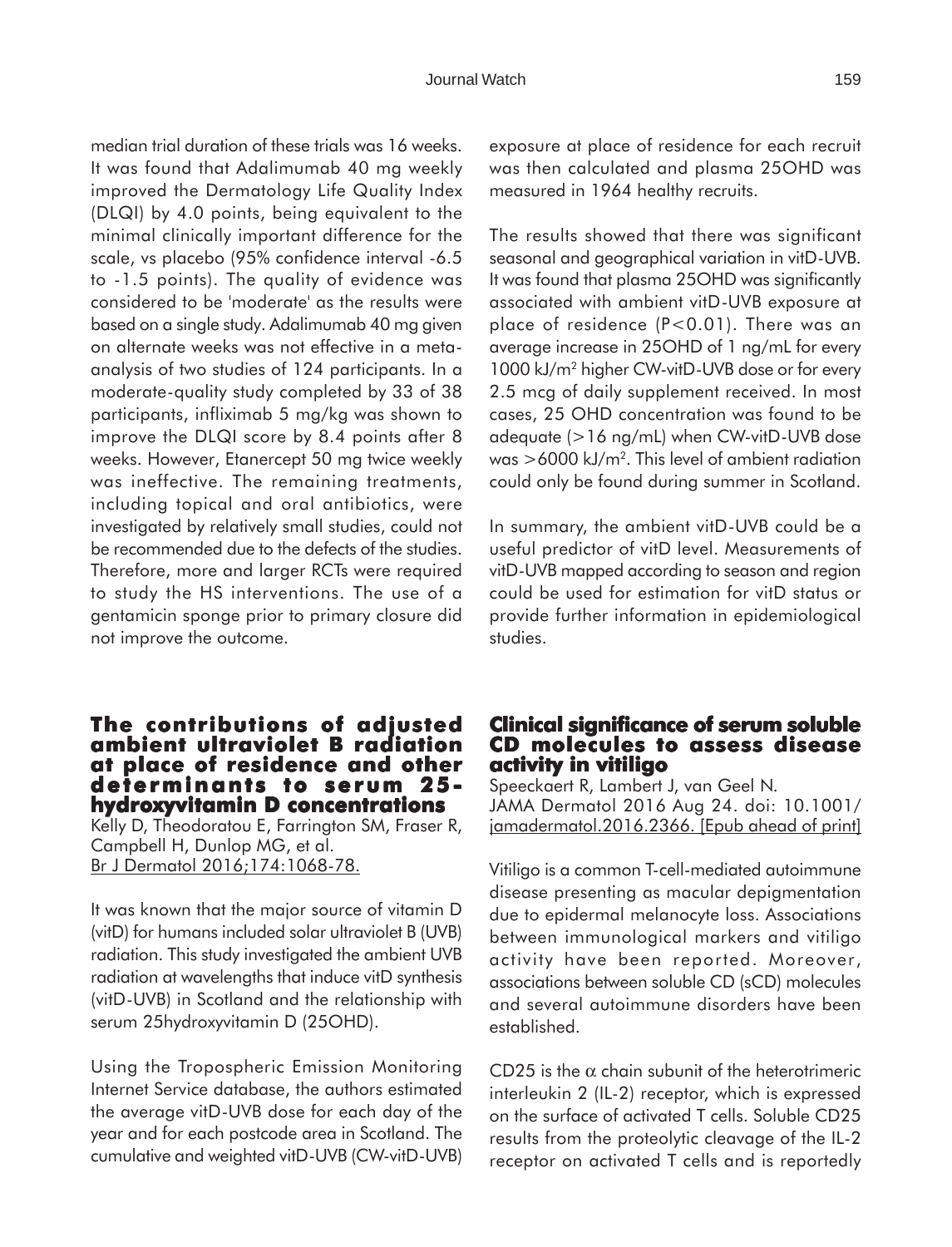elevated in the plasma and serum of patients with several lymphoproliferative and autoimmune diseases. CD27 is a type I transmembrane protein and member of the tumor necrosis factor receptor superfamily which is expressed on the surface of specific subsets of T cells. Serum sCD27 level has been used as a biomarker to monitor immune activation and disease burden in various inflammatory disorders. This is a cross-sectional study investigating the association between serum sCD levels and disease activity in patients with vitiligo.

Out of the 93 patients recruited in the present study and it was found that serum levels of sCD25 and sCD27 were elevated in patients with active vitiligo compared with patients with stable disease. In addition, sCD25 levels were found to be significantly lower in the serum of patients being treated with topical immunosuppressants (including steroids and calcineurin inhibitors) and the serum levels of sCD27 were significantly lower in patients with recent repigmentation. The findings suggest that these molecules may be used as biomarkers to monitor treatment response.

The author concluded that the findings of this study provide preliminary evidence that sCD25 and sCD27 may indicate the probability of disease progression in patients with vitiligo, thus suggesting a possible role as a biomarker. Future studies with consecutive blood sampling may determine their final usefulness as biomarkers in clinical practice.

### **Risk factors for degree and type of sequelae after involution of after of untreated hemangiomas of infancy**

Baselga E, Roe E, Coulie J, Munoz FZ, Boon LM, McCuaig C, et al.

JAMA Dermatol 2016 Aug 17. doi: 10.1001/ jamadermatol.2016.2905. [Epub ahead of print]

Infantile haemangiomas (IH) may leave permanent sequelae that may cause disfigurement after involution. The identification of risk factors for the development of permanent sequelae is therefore crucial for treatment decisions. The extent, characteristics, and predictive factors of permanent sequelae after involution of IH have not been well characterised. A multi-centre retrospective cohort study investigating the incidence of permanent sequelae of involuted IH and the respective predictive clinical features was therefore performed.

A total of 184 patients with IH who had not received any systemic treatment were recruited. The overall incidence of significant sequelae was 101 out of 184 (54.9%). It was found that the most common sequelae after involution of IH included telangiectasias (84.3%), fibrofatty tissue (47.1%), and anetodermic skin (32.6%). The least common were redundant skin (15.7%) and scar (12.8%). It was discovered that superficial and deep haemangiomas left significantly fewer sequelae than combined haemangiomas. Moreover, haemangiomas with a stepped or abrupt border of the superficial component resulted in more severe sequelae than those with a smooth border. Superficial haemangiomas with a cobblestone appearance or rough surface left more severe sequelae than those with a smooth surface. However, the association between locations of IH and their sequelae was not identified in this study due to the limited number of IH cases at any particular location.

More than half of the IHs will leave significant or severe sequelae if left to involute spontaneously according to the present study. The above findings may help clinicians in predicting the risk of sequelae and in the treatment decision-making process. The author suggested that a close followup during the first weeks of life is mandatory to detect early morphological changes that suggest a risk of significant sequelae and to consider therapy before unfavorable clinical features develop.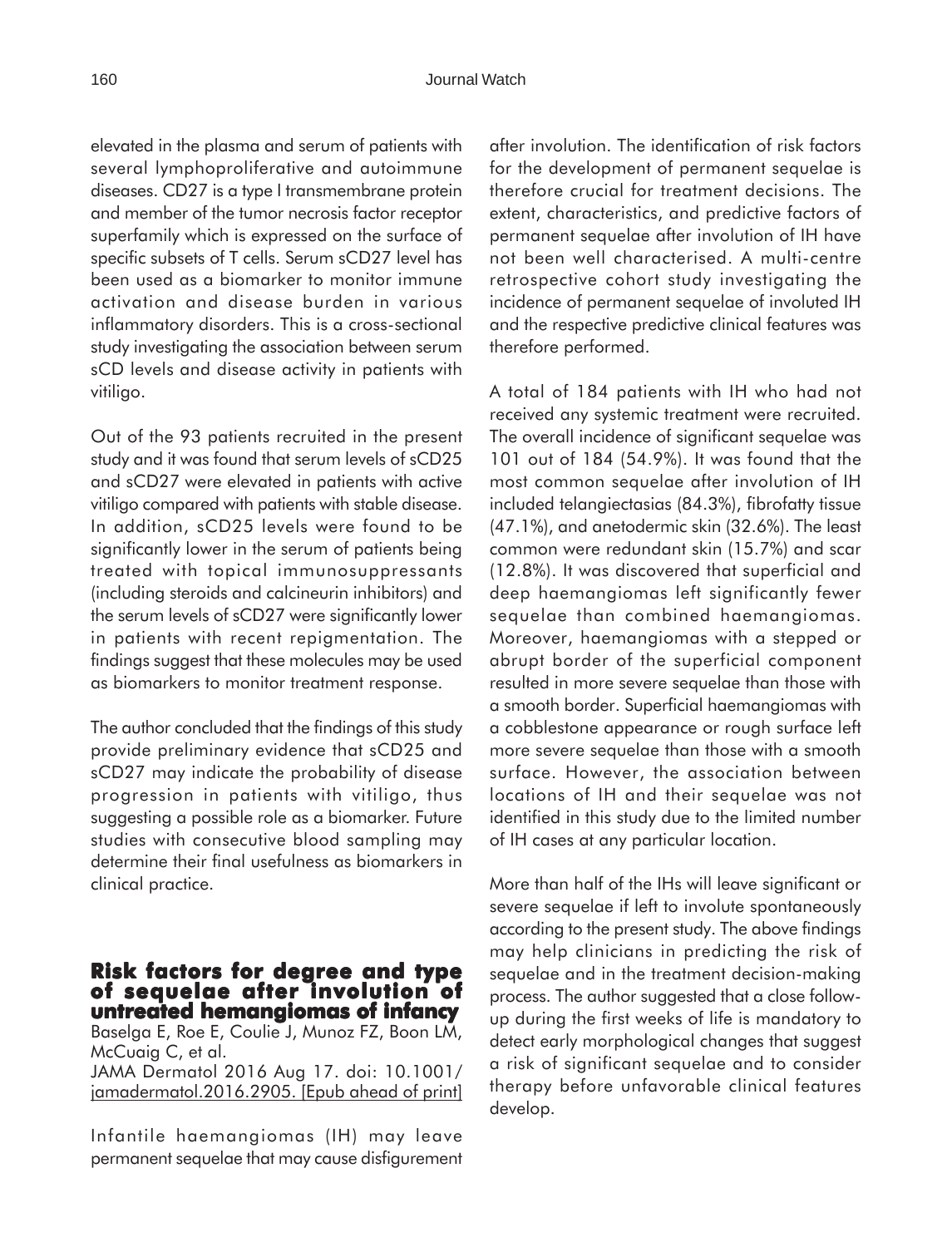# **The risk of non-melanoma skin cancer in HIV-infected patients: new data and meta-analysis**

Zhao H, Shu G, Wang S. Int J STI AIDS 2016;27:568-75.

Non-melanoma skin cancer (NMSC) includes basal cell carcinoma (BCC) and squamous cell carcinoma (SCC) the risk of which is increased among people with HIV /AIDS. The aims of this meta-analysis study were to update the incidence of NMSC among HIV-infected people and whether the association varied with gender and antiretroviral therapy (ART). Literatures satisfying the inclusion criteria were as follows: (1) cohort studies of adult people with HIV/AIDS and (2) collected data on incident cancer through cancer registry in MEDLINE (since 1966) and EMBASE (since 1974) were searched till February 2014 by two independent investigators and 189 potential articles were identified and 133 were excluded after the title and abstract review. A further 50 articles were excluded after full article review.

Six articles were included for meta-analysis in the study and 78,794 patients with HIV or AIDS were included. The results suggested that HIV/AIDS was associated with an increased risk of NMSC with the standardised incidence ratio (SIR) 2.76; 95% CI 2.55-2.98. The SIR for HIV/AIDS men was 3.36 (95% CI 1.08-12.22) and was 2.18 (95% CI 1.24-3.83) for HIV/AIDS women. Individuals receiving ART had a lower risk for NMSC with SIR 1.95 (95% CI 1.10-3.47) versus 2.11 (95% CI 1.44-3.12) for those not receiving ART.

There were several limitations of this study. Firstly, the cohort studies were subject to selection bias as HIV/AIDS patients might be under increased medical surveillance and secondly was the heterogenicity of the studies in terms of study design and the use of ART. Thirdly, as the studies were performed in Western countries, their findings might not be applicable to Asian countries. Finally, other important factors for the development NMSC including type of skin, family skin history of skin cancer, cumulative sunexposure, CD4 count, HIV RNA level could not be analysed in the study.

Finally, the authors concluded that HIV/AIDS appeared to be associated with a significantly increased risk of NMSC in both genders and the use of ART appeared to be beneficial in protecting against the development of NMSC.

### **Vaginal douching and association with sexual transmitted infections among female sex workers in a prefecture of Yunnan Province, China** Luo L, Xu JJ, Wang GX, Ding GW, Wang N, Wang HB.

Int J STD AIDS 2016;27;560-7.

Vaginal douching using liquid agents to clean the vagina for hygiene or therapeutic purposes is a common practice among FSW in China. Many women douche before or after sexual intercourse to alleviate the odour and to prevent STIs or pregnancy. Previous studies have shown that vaginal douching is linked to an increased risk of STIs, pelvic inflammatory disease (PID), cervicitis which, in turn may increase the risk of HIV acquisition. The aims of this study were to assess the association between vaginal douching and STIs, genital symptoms and knowledge of HIV/ STIs among FSW in Yunnan Province China.

This was a cross-sectional study involving 837 FSWs. The inclusion criteria were (1) age  $\geq$ 16; (2) self-reported to have sold sex for money within the previous three months; (3) agreed to test for HIV, STIs and use of illegal drugs. A total of 702 (83.9%) FSWs reported ever douching with any products of which, 89.9% reported using medical disinfectant, followed by 58.1% with water only, 27.9% with toothpaste, 16.7% with salt water, 4.0% with spermicide, 3.0% with soapy water and 0.9% with vinegar. The reasons for douching were "feeling cleaner (79.3%)"; "preventing STIs (77.5%)"; "cleaning vaginal discharge (36.3%)"; "preventing and curing odour (27.4%)"; "preventing pregnancy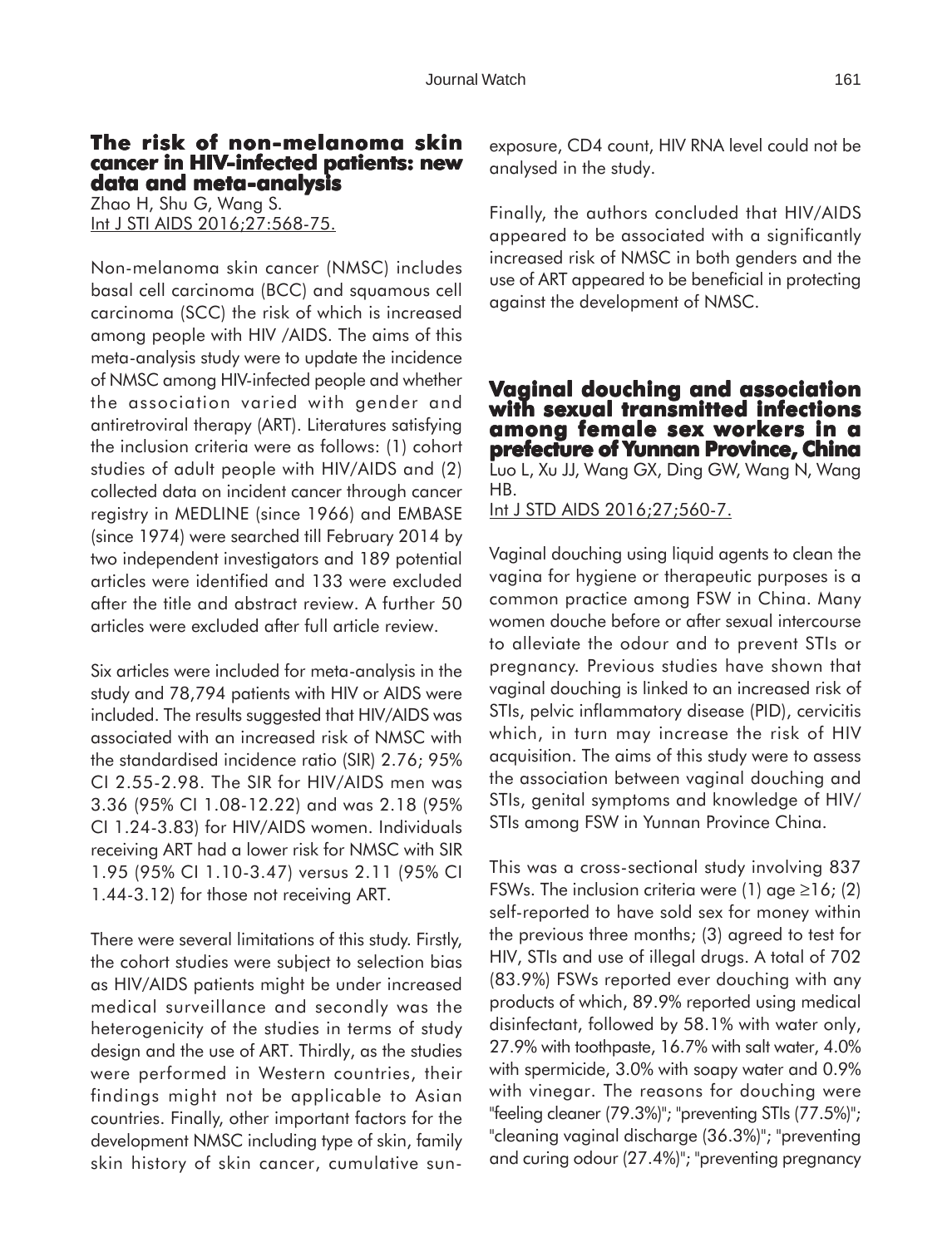(12.3%)" and "cleaning during menstruation  $(7.3\%)$ ".

FSWs who had more knowledge on HIV and STIs were significantly more like to douche (HIV: OR=3.14, 95% CI 1.80-5.47 p<0.01/ STIs: OR=2.62, 95% CI 1.66-4.12, p<0.01). FSW who douched had a significantly higher prevalence of HIV (11.0%) than non-douchers  $(5.2\% , p<0.05)$ and significantly higher prevalence of HSV 2 (70. 8%) than non-douchers (56.0%, p<0.05). In contrast, FSW who douched had a lower prevalence of *N. gonorrhoeae* (10.6%) than nondouchers (16.4%, p>0.05) and significant lower prevalence of *C. trachomatis* (26.9%) than nondouchers (35.1%, p<0.05). The authors postulated that douching would wipe off or remove cervical discharge containing the indicators of infection.

In summary, vaginal douching is a common practice among FSWs in China and was found to be significantly associated with HIV and STIs.

# **Efficacy and possible mechanisms of Efficacy and possible mechanisms of topical tranexamic acid in melasma**

Kim SJ, Park JY, Shibata T, Fujiwara R, Kang HY. Clin Exp Dermatol 2016;41:480-5.

Melasma is often fairly resistant to topical and light-based treatments and is a common pigmentary disorder in Asians. Recently, tranexamic acid (TA; trans-4-aminomethyl cyclohexane carboxylic acid), a plasmin inhibitor, has been proven with clinical efficacy in the treatment of melasma. Tranexamic acid has been postulated to reduce the synthesis of melanin pigments by inhibiting the signalling between melanocytes and keratinocytes. Other possible mechanisms include reversion of the dermal changes in melasma by altering the abnormal vasculatures implicated in the disorder.

In the present study, the authors investigated the clinical efficacy of topical TA in melasma and the possible mechanisms via histopathological confirmation. A total of 23 subjects (skin phototype III-IV; age, 34-60 years) with melasma were involved in the study. They were started on a 2% TA formulation (full face application) for a 3-month period. Clinical outcomes were defined by the modified Melasma Area and Severity Index (mMASI) and measurements from a calibrated chromometer. Skin biopsies were performed in ten subjects to evaluate the level of hyperpigmentation, vascular abnormalities and the expression of paracrine mediators related to the application of TA. In this study, 22 of 23 subjects had satisfactory clinical improvement in terms of significant reduction in the mMASI scores  $(p<0.05)$ . The degree of lightness (L-values) was significantly raised while the erythema (a-values) was reduced in both lesional and peri-lesional normal skin. No adverse event was recorded in the present study. Histopathologically, Fontana-Masson staining revealed a significant reduction in epidermal melanin content. Endothelin (ET)-1 was proven to be down-regulated after 3-month treatment with topical TA ( $p < 0.05$ ). The number of CD31+ vasculatures and the expression of the vascular endothelial growth factor appeared reduced, but the difference did not reach statistical significance.

The authors concluded that topical TA is efficacious in reducing the pigmentation and erythema of melasma. The suppressive effects of TA in the expression of the ET-1 and hence vascular formation may be implicated.

# **R etrospective review of etrospective review of diphencyprone in the treatment of diphencyprone the of alopecia areata**

Lamb RC, Young D, Holmes S Clin Exp Dermatol 2016;41:352-8.

Alopecia areata (AA) is an organ-specific autoimmune disorder considered to be pivoted by CD8+ T-lymphocytes. Severe AA can lead to complete baldness and is associated with significant psychosocial impacts. Immunotherapy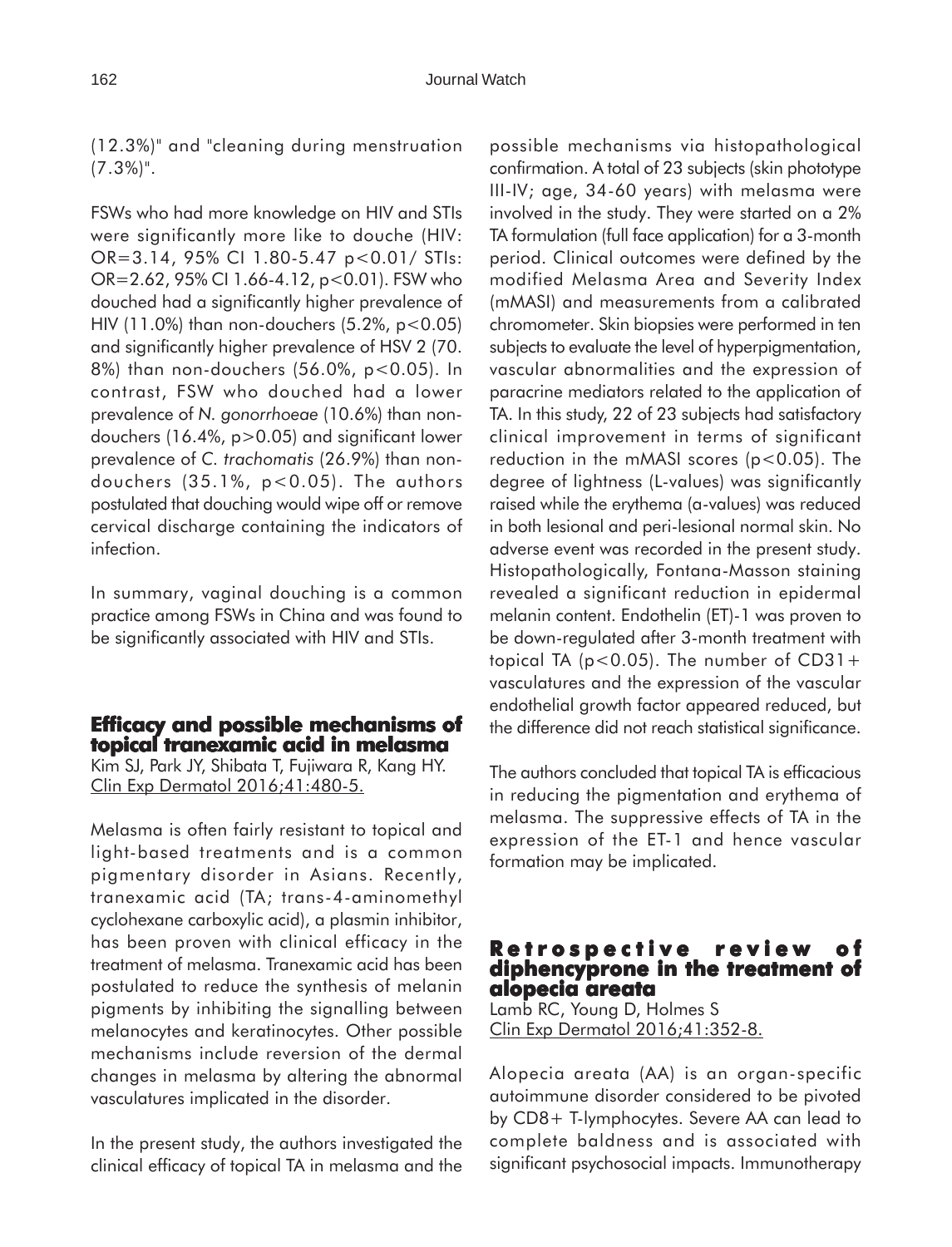with diphencyprone (DPCP) has been employed to treat severe AA and offers hope to patients with recalcitrant disease. However, the reported efficacy of DPCP has been variable. In addition, treatment responses appear unpredictable.

In the present study, the authors reviewed the use of DPCP in AA and identified the predictors for clinical outcomes. A single-centre, retrospective review of DPCP therapy in AA between year 1991 and 2010 was conducted. A total of 205 treatment courses were analysed, of which 162 (79%) treatment courses were completed for 133 subjects. A positive clinical outcome (defined by hair regrowth of any grade observed) was observed in 96 of 133 cases (72.2%). Excellent responses (more than 90% of hair regrowth) were observed in 15.8% of cases (21 out of 133). Clinical response with regrowth of vellus hair was identified in 20.3% (27 out of 133) and regrowth of sparse pigmented hair in 6.0% (8 out of 133). In this study, the extent of alopecia at baseline assessment and duration of disease prior to treatment correlated with unfavourable clinical outcomes (P<0.05). However, history of atopy, age and presence of nail changes were not statistically associated with the clinical effects of DPCP treatments.

The authors concluded that DPCP was generally a safe and effective treatment in AA, and the extent of alopecia at baseline and duration of disease are the most important predictors for clinical responses.

# **Oral tranexamic acid (TA) in the treatment of melasma: A retrospective analysis**

HC Lee, TG Thng, CL Goh. J Am Acad Dermatol 2016;75:385-92.

Melasma is commonly found in Asians. Genetic predisposition, increased cutaneous vascularity and increased expression of angiogenic factors in the epidermis may play a role in its pathogenesis. However, treatment of melasma is difficult and no treatment modality guarantees satisfactory results. Tranexamic acid (TA), commonly used as haemostatic agent, has been shown to be effective in modulating vasculature in melasma and in inhibiting melanin synthesis. However, large-scale studies are lacking.

In this retrospective study, the authors evaluated the efficacy and adverse effects of using oral TA for melasma. Patients with melasma who had visited a tertiary dermatological centre in Singapore and who had been treated with more than one dose of TA (usual regime 250 mg twice daily) were included. Those lost to follow-up, without clear documentation and lacked objective assessment by physician were excluded. Clinical outcome was defined as worsened, remained unchanged or improved. Physician Global Assessment was used to document the degree of improvement.

A total of 561 patients were included, the majority (91.4%) of which was female. The median duration of melasma before starting oral TA was six years. Ninety-five percent of them had failed other treatment modalities prior to TA, namely topicals and LASER/intense pulsed light treatment. Oral TA was added as an adjunct treatment and the median duration of treatment was four months. Only 10% received TA as monotherapy. Nearly 90% of patients had documented improvement, and the median time to initial response was two months. Patients who improved showed approximately 50% (median) lightening. Better responses were seen in patients without family history (90.6% vs 60%,  $p=0.01$ ), older age of onset and longer duration of melasma (p <0.05). However, among those who responded, 27% of them relapsed seven months (median duration) after cessation of oral TA. Tranexamic acid was generally well-tolerated and only 7% of patients complained of transient gastrointestinal, neurological and menstrual side effects. However, one patient developed deep vein thrombosis and was later confirmed to have familial protein S deficiency.